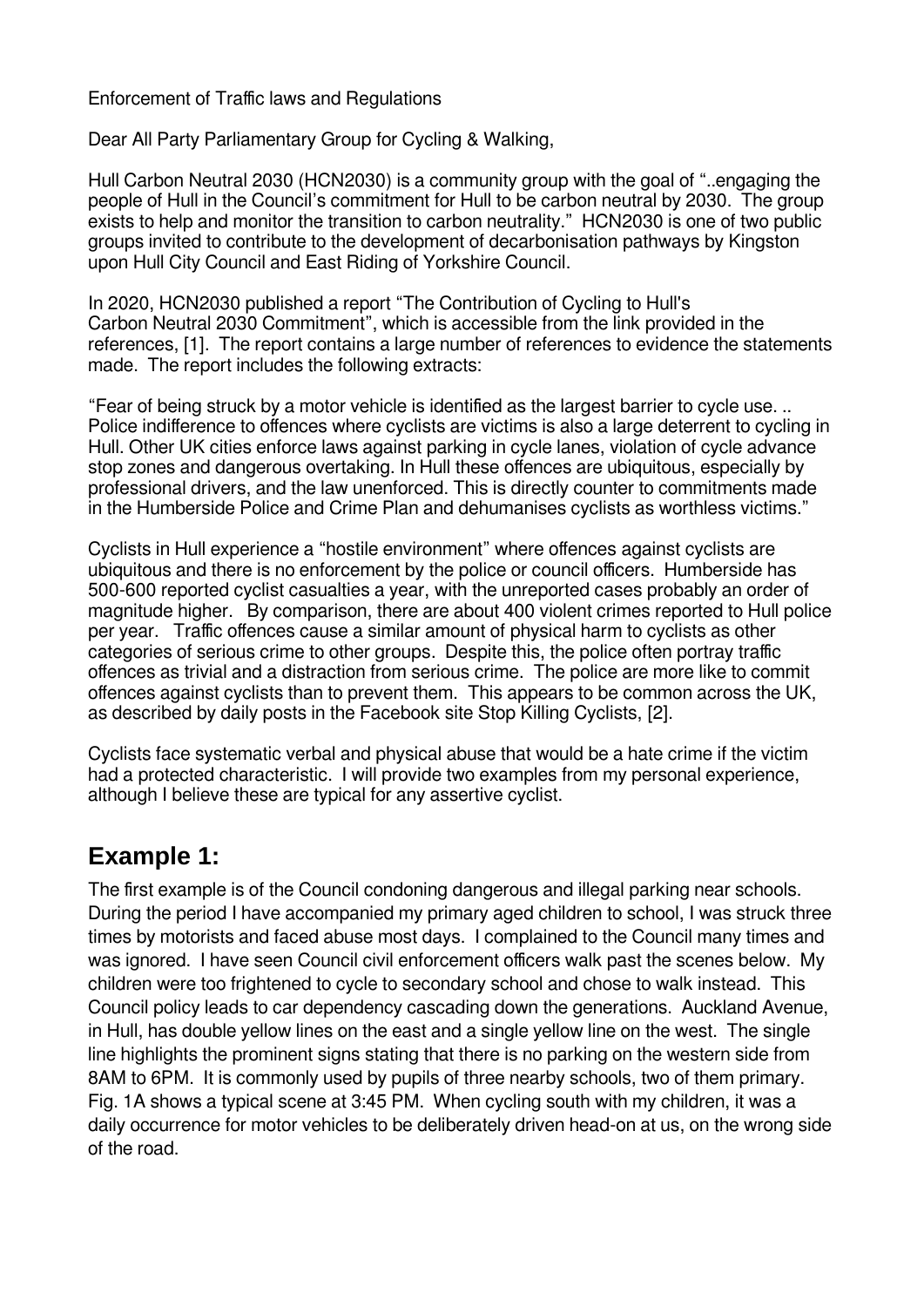

Fig. 1C Fig. 1D

On the day these photos were taken, the white van in Fig 1B crossed to the wrong side of the road and was driven into me. Figures 1C and 1D were taken without dismounting and the front wheel of the cycle is visible in Fig. 1C. I was subjected to constant shouted abuse and threats from the van driven and other motorists.

## **Example 2:**

The second example is of police indifference to crimes against cyclists. Figure (right) shows a West Yorkshire Police van parked in a cycle lane within 100 m of a primary school. The van was parked for over 2 hours while the staff performed a routine interview of a witness in their home. Safe and legal parking was available closer to their destination and a few seconds walk further away. My complaint was dismissed as WYP asserted that cycle lanes are "for information only". This is false and parking in an advisory cycle lane is a "MUST NOT" offence in the Highway Code. When challenged WYP then claimed they had an exemption from parking restrictions from Hull Council. The Council has confirmed this is false. Police driving policy states